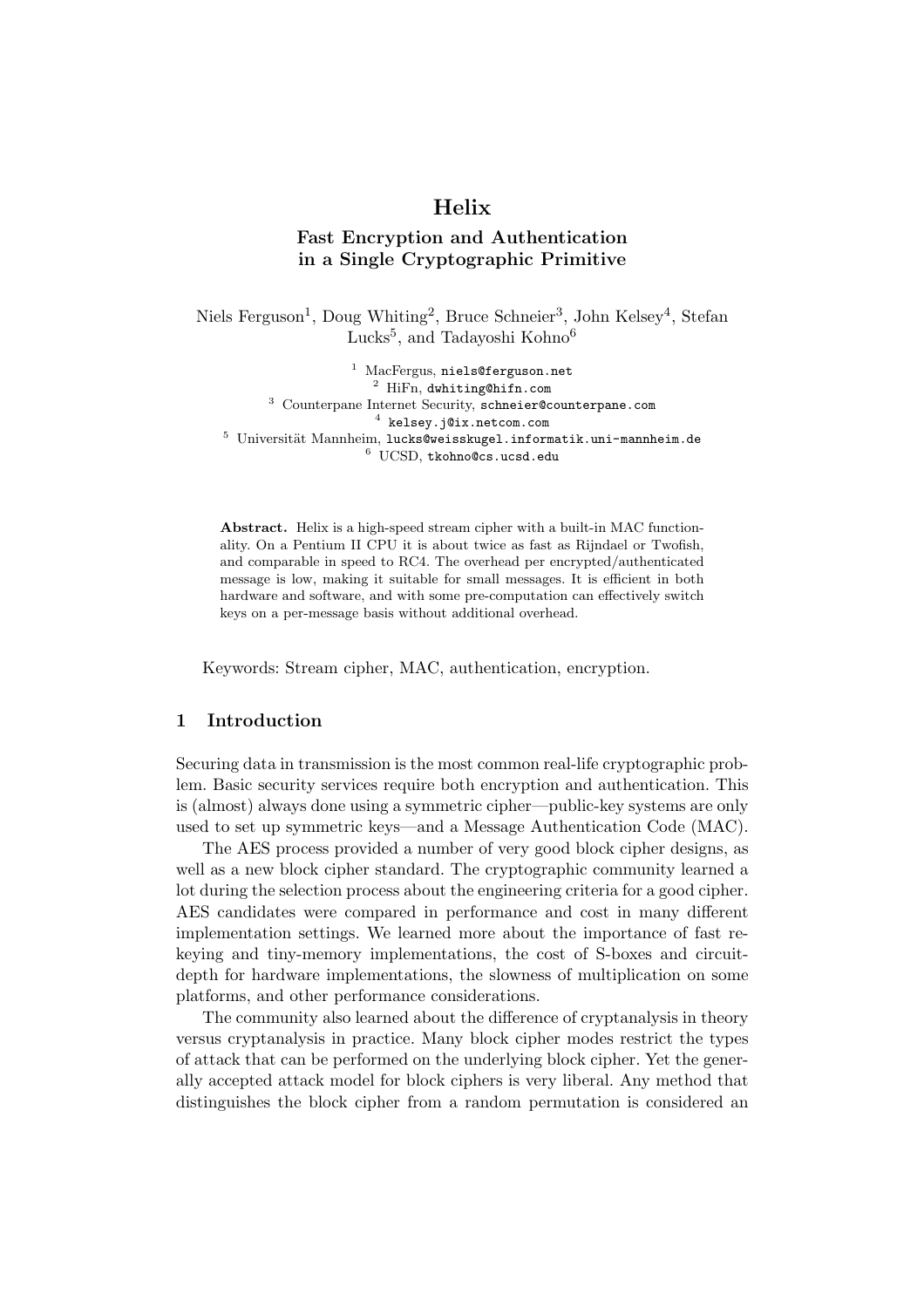attack. Each block cipher operation must protect against all types of attack. The resulting over-engineering leads to inefficiencies.

Computer network properties like synchronization and error correction have eliminated the traditional synchronization problems of stream-cipher modes like OFB. Furthermore, stream ciphers have different implementation properties that restrict the cryptanalyst. They only receive their inputs once (a key and a nonce) and then produce a long stream of pseudo-random data. A stream cipher can start with a strong cryptographic operation to thoroughly mix the key and nonce into a state, and then use that state and a simpler mixing operation to produce the key stream. If the attacker tries to manipulate the inputs to the cipher he encounters the strong cryptographic operation. Alternatively he can analyse the key stream, but this is a static analysis only. As far as we know, static attacks are much less powerful than dynamic attacks. As there are fewer cryptographic requirements to fulfill, we believe that the key stream generation function can be made significantly faster, per message byte, than a block cipher can be. Given the suitability of steam ciphers for many practical tasks and the potential for faster implementations, we believe that stream ciphers are a fruitful area of research.

Additionally, a stream cipher is often implemented—and from a cryptographic point of view, should always be implemented—together with a MAC. Encryption and authentication go hand in hand, and significant vulnerabilities can result if encryption is implemented without authentication. Outside the cryptographic literature, not using a proper MAC is one of the commonly encountered errors in stream cipher systems. A stream cipher with built-in MAC is much more likely to be used correctly, because it provides a MAC without the associated performance penalties.

Helix is an attempt to combine all these lessons.

### 2 An Overview of Helix

Helix is a combined stream cipher and MAC function, and directly provides the authenticated encryption functionality. By incorporating the plaintext into the stream cipher state Helix can provide the authentication functionality without extra costs [Gol00].

Helix's design strength is 128 bits, which means that we expect that no attack on the cipher exists that requires fewer than 2<sup>128</sup> Helix block function evaluations to be carried out. Helix can process data in less than 7 clock cycles per byte on a Pentium II CPU, more than twice as fast as AES.

Helix uses a 256-bit key and a 128-bit nonce. The key is secret, and the nonce is typically public knowledge. Helix is optimised for 32-bit platforms; all operations are on 32-bit words. The only operations used are addition modulo  $2^{32}$ , exclusive or, and rotation by fixed numbers of bits. The design philosophy of Helix can be summarized as "many simple rounds."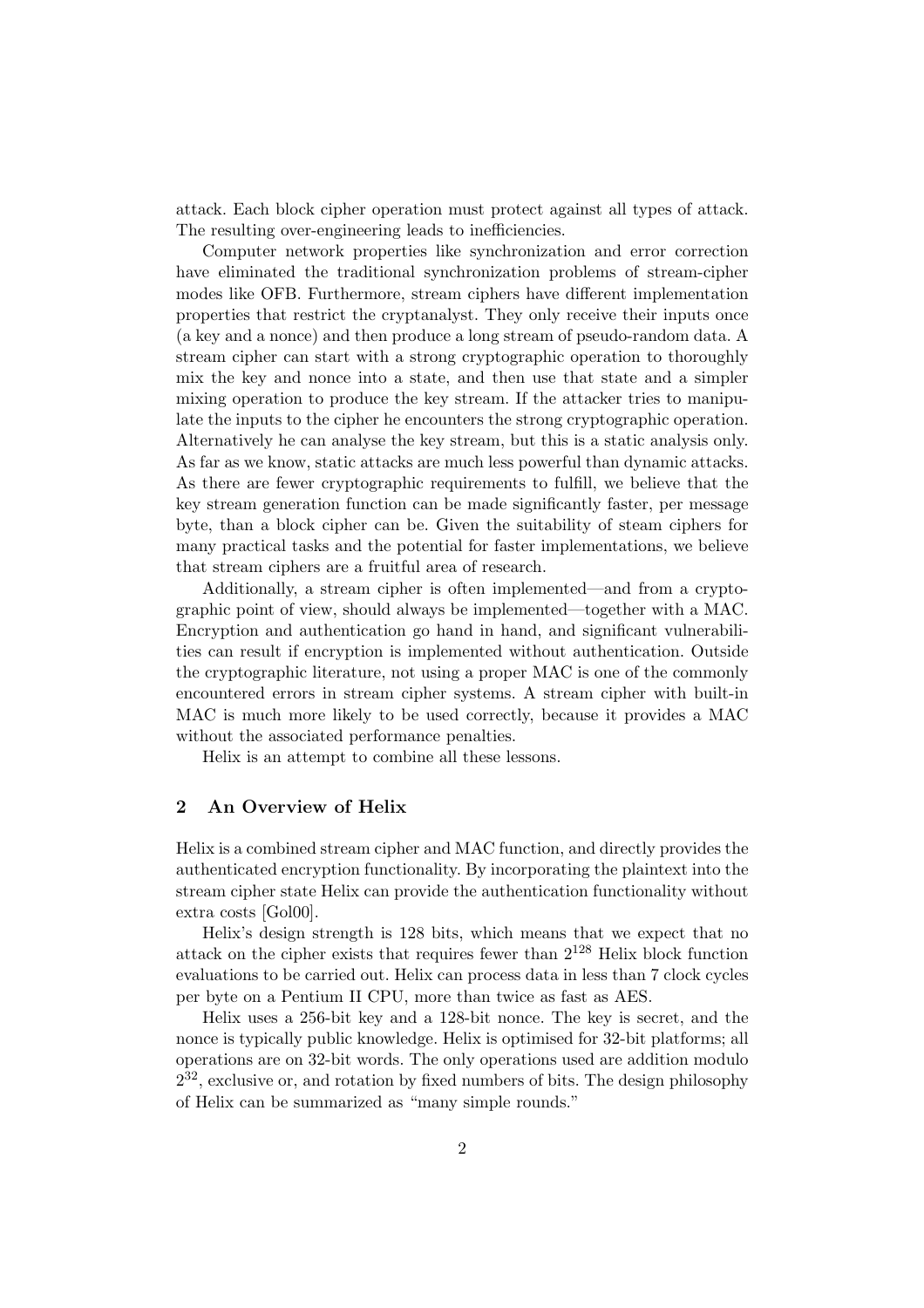

Fig. 1. A single round of Helix

Helix has a state that consists of 5 words of 32 bits each. (This is the maximum state that can fit in the registers of the current Intel CPUs.) A single round of Helix consists of adding (or xoral constant word into the next, and rotating the first word. This is shown in Figure 1 where the state words are shown as vertical lines. Multiple rounds are applied in a cyclical pattern to the state. The horizontal lines of the rounds wind themselves in helical fashion through the five state words. Twenty rounds make up one block (see Figure 2). Helix actually uses two intertwined helices; a single block contains two full turns of each of the helices.

During each block several other activities occur. During block i one word of key stream is generated  $(S_i)$ , two words of key material are added  $(X_{i,0}$  and  $X_{i,1}$ , and one word of plaintext is added  $(P_i)$ . The output state of one block is used as input to the next, so the computations shown in figure 2 are all that is required to process 4 bytes of the message. As with any stream cipher, the ciphertext is created by xoring the plaintext with the key stream (not shown in the figure).

At the start of an encryption a starting state is derived from the key and nonce. The key words  $X_{i,j}$  depend on the key, the length of the input key, the nonce, and the block number *i*. State guessing attacks are made more difficult by adding key material at double the rate at which key stream material is extracted. At the end of the message some extra processing is done, after which a 128-bit MAC tag is produced to authenticate the message.

## 3 Definition of Helix

The Helix encryption function takes as input a variable length key  $U$  of up to 32 bytes, a 16-byte nonce N, and a plaintext  $P$ . It produces a ciphertext message and a tag that provides authentication. The decryption function takes the key, nonce, ciphertext, and tag, and produces either the plaintext message or an error if the authentication failed.

### 3.1 Preliminaries

Helix operates on 32-bit words while the inputs and outputs are a sequences of bytes. In all situations Helix uses the least-significant-byte first convention. A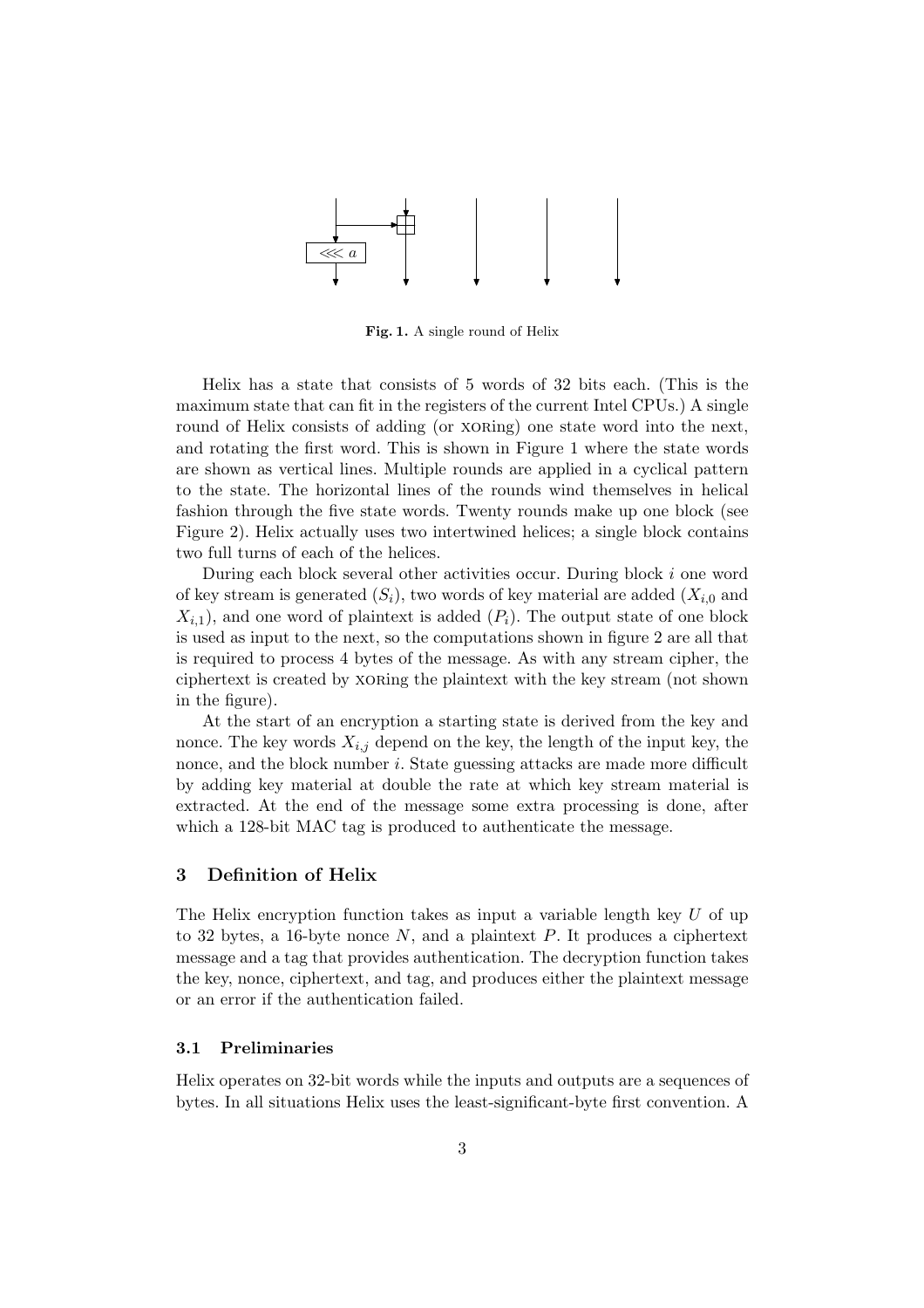

Fig. 2. One block of Helix encryption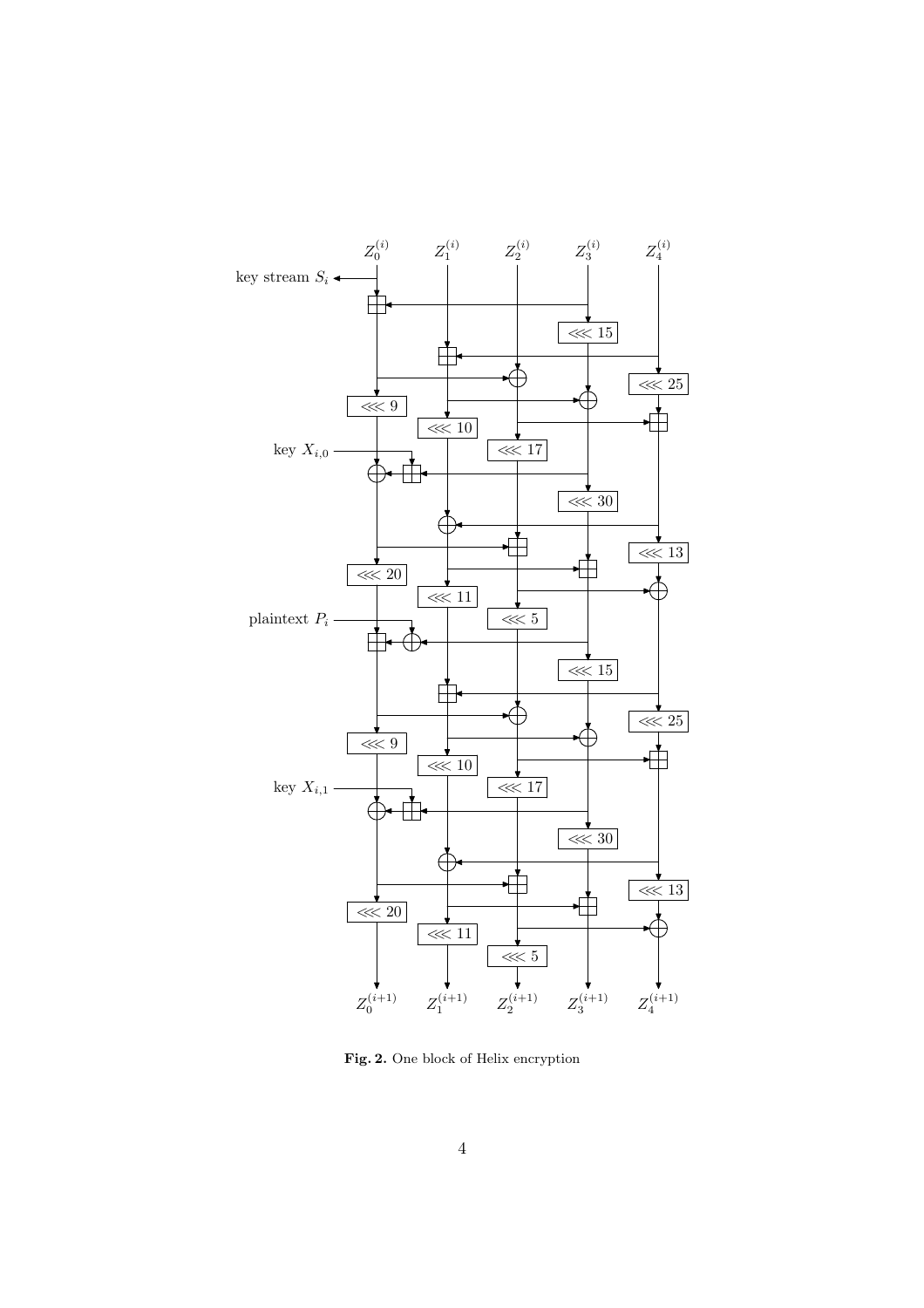sequence of bytes  $x_i$  is identified with a sequence of words  $X_j$  by the relations

$$
X_j := \sum_{k=0}^{3} x_{(4j+k)} \cdot 2^{8k} \qquad x_i := \left\lfloor \frac{X_{\lfloor i/4 \rfloor}}{2^{8(i \bmod 4)}} \right\rfloor \mod 2^8
$$

These two equations are complimentary and show the conversion both ways.

Let  $\ell(x)$  denote the length of a string of bytes x. The input key U consists of a sequence of bytes  $u_0, u_1, \ldots, u_{\ell(U)-1}$  with  $0 \leq \ell(U) \leq 32$ . The key is processed through the key mixing function, defined in section 3.7, to produce the working key which consists of 8 words  $K_0, \ldots, K_7$ .

The nonce N consists of 16 bytes, interpreted as 4 words  $N_0, \ldots, N_3$ .

The plaintext  $P$  and ciphertext  $C$  are both sequences of bytes of the same length, with the restriction that  $0 \leq \ell(P) < 2^{64}$ . Both are manipulated as a sequence of words,  $P_i$  and  $C_i$  respectively. The last word of the plaintext and ciphertext might be only partially used. The 'extra' plaintext bytes in the last word are taken to be zero. The 'extra' ciphertext bytes are irrelevant and never used. Note that the cipher is specified for zero-length plaintexts; in this case, only a MAC is generated.

### 3.2 A Block

Helix consists of a sequence of blocks. The blocks are numbered sequentially which assigns each block a unique number  $i$ . At the start of block  $i$  the state consists of 5 words:  $Z_0^{(i)}$  $\mathcal{Z}_0^{(i)}, \ldots, \mathcal{Z}_4^{(i)}$ ; at the end of the block the state consists of  $Z_0^{(i+1)}$  $\mathcal{O}_0^{(i+1)}, \ldots, \mathcal{Z}_4^{(i+1)}$  which form the input to the next block with number  $i+1$ . Block i also uses as input two key words  $X_{i,0}$  and  $X_{i,1}$ , and the plaintext word  $P_i$ . It produces one word of key stream  $S_i := Z_0^{(i)}$  $\binom{1}{0}$ ; the ciphertext words are defined by  $C_i := P_i \oplus S_i$ .

Instead of repeating the block definition in formulas, we define the block function using figure 2. All values are 32-bit words, exclusive or is denoted by  $\oplus$ , addition modulo  $2^{32}$  is denoted by  $\boxplus$ , and rotation by  $\lll$ .

In the remainder of this paper, the terms "block," and "block function" are used interchangeably.

### 3.3 Key Words for Each Block

The expanded key words are derived from the working key  $K_0, \ldots, K_7$ , the nonce  $N_0, \ldots, N_3$ , the input key length  $\ell(U)$ , and the block number i. We first extend the nonce to 8 words by defining  $N_k := (k \mod 4) - N_{k-4} \pmod{2^{32}}$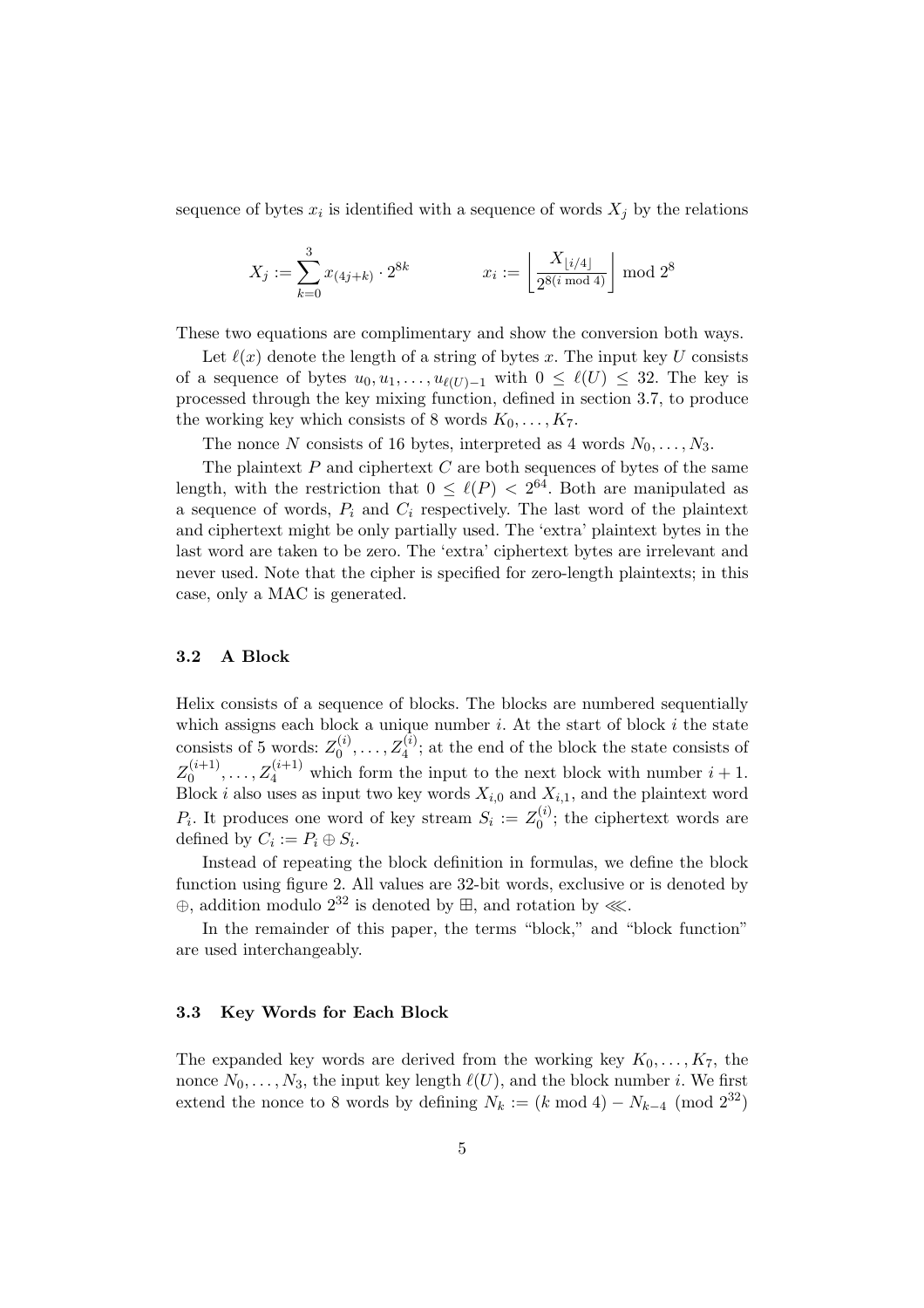for  $k = 4, \ldots, 7$ . The key words for block i are then defined by

$$
X_{i,0} := K_{i \mod 8}
$$
  
\n
$$
X_{i,1} := K_{(i+4) \mod 8} + N_{i \mod 8} + X'_{i} + i + 8
$$
  
\n
$$
X'_{i} := \begin{cases} \lfloor (i+8)/2^{31} \rfloor & \text{if } i \mod 4 = 3\\ 4 \cdot \ell(U) & \text{if } i \mod 4 = 1\\ 0 & \text{otherwise} \end{cases}
$$

where all additions are taken modulo  $2^{32}$ . Note that  $X'_{i}$  encodes bits 31 to 62 of the value  $i + 8$ ; this is not the same as the upper 32 bits of  $i + 8$ .

### 3.4 Initialisation

A Helix encryption is started by setting

$$
Z_i^{(-8)} = K_{i+3} \oplus N_i \text{ for } i = 0, ..., 3
$$
  

$$
Z_4^{(-8)} = K_7
$$

Eight blocks are then applied, using block number -8 to -1. For these block the plaintext word  $P_i$  is defined to be zero, and the generated key stream words are discarded.

#### 3.5 Encryption

After the initialisation the plaintext is encrypted. Let  $k := |(\ell(P) + 3)/4|$ be the number of words in the plaintext. The encryption consists of  $k$  blocks numbered 0 to  $k - 1$ . Each block generates one word of key stream, which is used to encrypt one word of the plaintext. Depending on  $\ell(P)$  mod 4, between 1 and 4 of the bytes of the last key stream word are used.

#### 3.6 Computing the MAC

Just after the block that encrypted the last plaintext byte, one of the state words is modified. The state word  $Z_0^{(k)}$  $\binom{k}{0}$  is xored with the value 0x912d94f1.<sup>1</sup> Using this modified state, eight blocks, numbered  $k, \ldots, k+7$  are applied for post-mixing. For these blocks the generated key stream is discarded and the plaintext word  $P_i$  is defined as  $\ell(P)$  mod 4. After the post-mixing, four more blocks, numbered  $k + 8, \ldots, k + 11$ , are applied. The key stream generated by these four blocks form the tag. The plaintext input remains the same as in the previous eight blocks.

 $1$ <sup>1</sup> This constant is constructed by taking the 6 least significant bits of each of the ASCII characters of the string "Helix", and putting a single one bit both before and after it.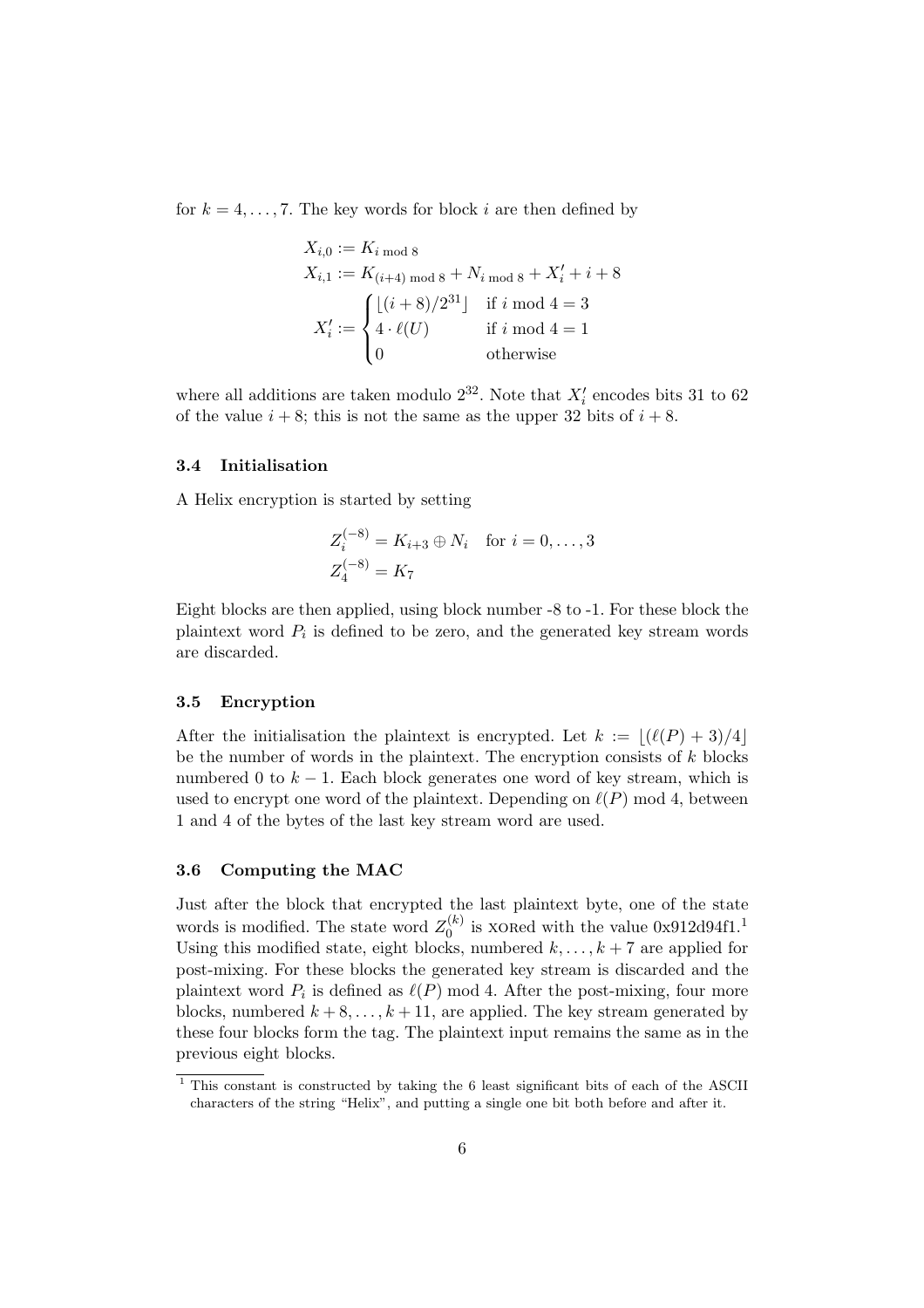#### 3.7 Key mixing

The key mixing converts a variable-length input key  $U$  to the fixed-length working key, K.

First, the Helix block function is used to create a round function  $F$  that maps 128 bits to 128 bits. The four input words to  $F$  are extended with a single word with value  $\ell(U) + 64$  to form a 5-word state. The block function is then applied with zero key inputs and zero plaintext input. The first four state words of the resulting state form the result of F.

The input key U is first extended with  $32 - \ell(U)$  zero bytes. The 32 key bytes are converted to 8 words  $K_{32}, \ldots, K_{39}$ . Further key words are defined by the equation

$$
(K_{4i},\ldots,K_{4i+3}):=F((K_{4i+4},\ldots,K_{4i+7}))\oplus (K_{4i+8},\ldots,K_{4i+11})
$$

for  $i = 7, \ldots, 0$ . The words  $K_0, \ldots, K_7$  form the working key of the cipher. (This recursion defines a Feistel-type cipher on 256-bit blocks.)

### 3.8 Decryption

Decryption is almost identical to encryption. The only differences are:

- The key stream generated at the start of each block is used to decrypt the ciphertext and produce the plaintext word that is required half a block later. Care has to be taken with the last plaintext word to ensure that unused plaintext bytes are taken to be zero and not filled with the extra key stream bytes.
- Once the tag has been generated it is compared to the tag provided. If the two values are not identical, all generated data (i.e. the key stream, plaintext, and tag) is destroyed.

#### 4 Implementation

Compared to other ciphers Helix is relatively easy to implement in software. If 32-bit addition, exclusive or, and rotation functions are available, all the functions are easily implemented. Helix is also fast. A single round takes only a single clock cycle to compute on a Pentium II CPU, because the super-scalar architecture can perform an addition or xor simultaneously with a 32-bit rotation. A block of Helix takes 20 cycles plus some overhead for the handling of the plaintext, key stream, and ciphertext. Our un-optimised assembly implementation requires less than 7 clock cycles per byte. This compares to about 16 clock cycles per byte for the best AES implementation on the same platform.<sup>2</sup>

<sup>&</sup>lt;sup>2</sup> This is a somewhat unfair comparison. The AES implementation does not actually read the data from memory, encrypt it, and write it back, which would slow it down further. What is more, most block cipher modes only provide encryption  $\sigma r$  authentication so two passes over the message are required. The alternative is to use one of the new authenticated encryption modes, such as [Jut01], but they are all patented and require a license.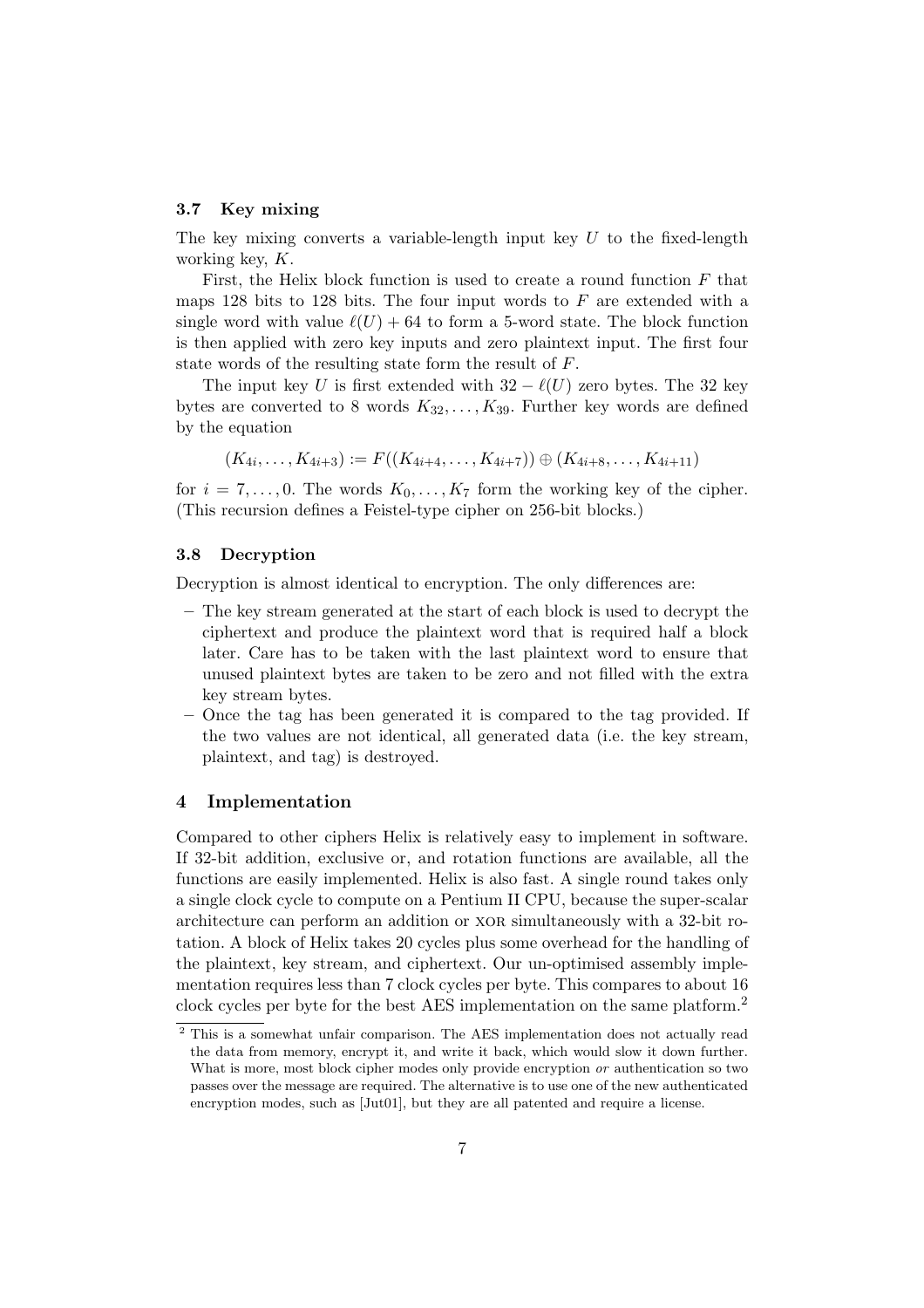Most implementation flexibility is in the way the key schedule is computed. The key mixing only needs to be done once for each key value. The recurrence relation used in the key mixing implements a Feistel cipher, so the key mixing can be done in-place. The  $X_{i,1}$  key words can mostly pre-computed with only the block number being added every block. Implementations that limit the plaintext size to  $2^{32}$  bytes can ignore the upper bits of the block number in the definition of  $X_i'$  because these bits will always be zero.

Helix is also fast in hardware. The rotations cost no time, although they do consume routing resources in chip layouts. The critical path through the block function consists of 6 additions and 5 xors. As the critical path contains no rotations, a certain amount of ripple of the adders can be overlapped, with the lower bits being produced and used before the upper bits are available. A more detailed analysis of this overlapping is required for any high-speed implementation. A conservative estimate for a relatively low-cost ASIC layout is 2.5 ns per 32-bit adder and  $0.5$  ns per XOR, which adds up to 17.5 ns/block. This translates to more than 200 MByte per second, or just under 2 Gbit per second.

### 5 Use

One of the dangers of a steam cipher is that the key-stream will be re-used. To avoid this problem Helix imposes a few restrictions on the sender and receiver:

- The sender must ensure that each  $(K, N)$  pair is used at most once to encrypt a message. A single sender must use a new, unique, nonce for each message. Multiple senders that want to use the same key have to ensure that they never choose the same nonce, for example by dividing the nonce space between them. If two different messages are ever encrypted with the same  $(K, N)$  pair, Helix loses its security properties.
- The receiver may not release the plaintext  $P$ , or the key stream, until it has verified the tag successfully. In most situations this requires the receiver to buffer the entire plaintext before it is released.

These requirements seem restrictive, but they are in fact implicitly required by all stream ciphers (e.g. RC4) and many block cipher modes (e.g. OCB [RBBK01b,RBBK01a] and CCM [WHF])

Although Helix allows the use of short keys, we strongly recommend the use of keys of at least 128 bits, preferably 256 bits.

### 6 Other modes of use

So far we have described Helix as providing both encryption and authentication. Helix can be used in other modes as well. For any particular key Helix should be used in only one of these modes. Using several modes with a single key can lead to a loss of security.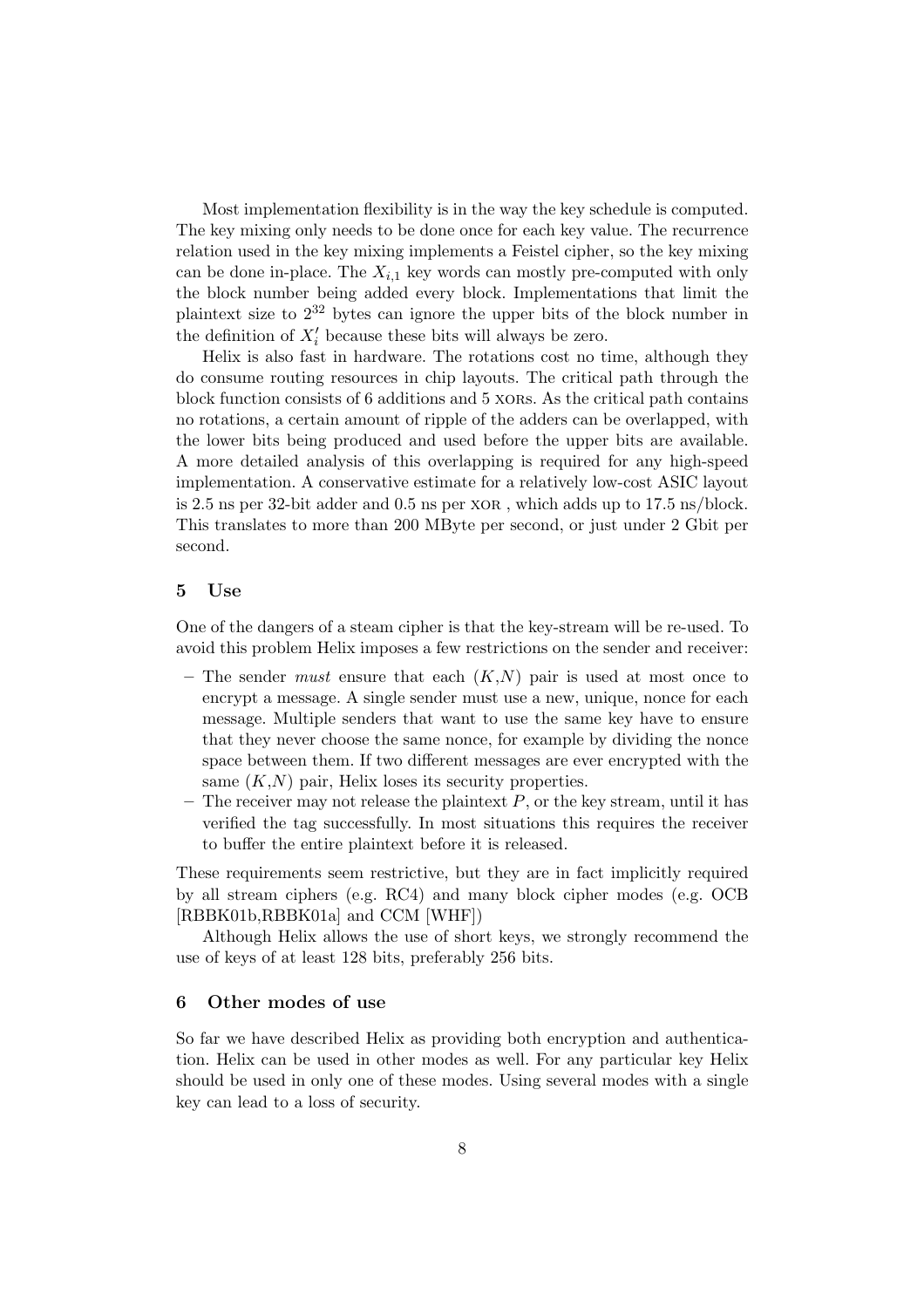### 6.1 Unencrypted Headers

In packet environments it is often desirable to authenticate the packet header without encrypting it. From the encryption/authentication layer this looks like an additional string of data that is to be authenticated but not encrypted. We define a standard method of handling such additional data without modifying the basic Helix computations.

First a length field is formed which is eight bytes long and encodes the length of the additional data in least-significant-byte first format. The additional data is padded with 0–3 zero bytes until the length is a multiple of four. The concatenation of the length field, the padded additional data, and the message data are then processed as a normal message through Helix. The ciphertext bytes corresponding to the length field and the padded additional data are discarded, leaving only the ciphertext of the message data and the tag.

#### 6.2 Pure stream cipher & PRNG

Helix can be use as a pure stream cipher by ignoring the MAC computations at the end. And like any stream cipher, Helix is a cryptographically strong pseudo-random number generator. For every (key,nonce) input it produces a stream of pseudo-random data. This makes Helix suitable for use as a PRNG.

#### 6.3 MAC with Nonce

Helix can also be used a pure MAC function. The data to be authenticated is encrypted, but the ciphertext is discarded. The receiver similarly discards the key stream and just feeds the plaintext to the Helix rounds. In this mode Helix is significantly faster than, for example, HMAC-SHA1, but it does require a unique nonce for each message. Unfortunately, it is insecure to use Helix with a fixed nonce value, due to collisions on the 160-bit state.

### 7 Design rationale

Although the design strength of Helix is 128 bits, we use 256-bit keys. This avoids a very general class of attacks that exploits collisions on the key value. For flexibility Helix also allows shorter keys to be used, as there are many practical situations in which fewer than 256 bits of key material are available.

The small set of elementary operations that Helix uses makes it efficient on a large number of platforms. The absence of tables makes Helix efficient in hardware as well.

Most ciphers use lookup tables to provide the necessary nonlinearity. In Helix the nonlinearity comes from the mixing of xors with additions. Neither of these operations can be approximated well within the group of the other.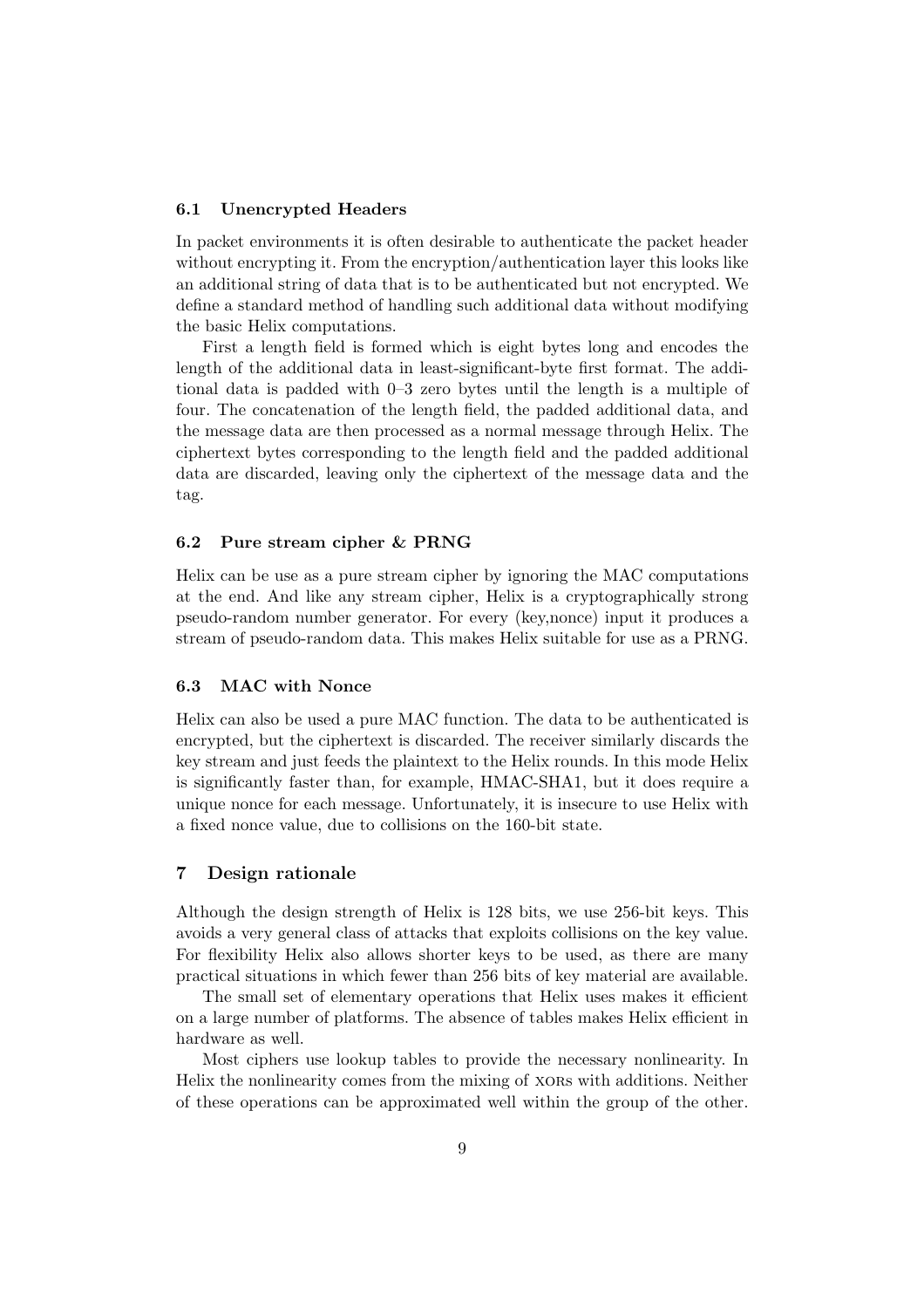There are some good approximations, but on average the approximations are quite bad [LM01].

The diffusion in Helix is not terribly fast, but it is unstoppable. As the attacker has very little control over the state, it is not possible to limit the diffusion of differences. In those areas where dynamic attacks are possible we use a sequence of 8 blocks to ensure thorough mixing of the state words.

The key mixing is an un-keyed bijective function. The purpose is to spread the available entropy over all key words. If, for example, the key is provided by a SHA-1 computation then only 5 words of key material are provided. The key mixing ensures that all 8 key words depend on the key material. Using a bijective mixing function ensures that no two 256-bit input keys lead to the same working key values. The use of the input key length in  $X'$  guarantees that even keys that lead to the same working key (each short key leads to a working key that is also produced by a 256-bit key) do not lead to equivalent Helix encryptions.

### 7.1 Key schedule

The  $X_{i,0}$  values simply cycle through the key words. The  $X_{i,1}$  values depend on the same key words in anti-phase, the extended nonce words, the block number, and the input key length. This key schedule has a number of properties. All 8 key words and and all 4 nonce words affect the state every 4 blocks.

The key schedule also ensures that different  $(K, N)$  pairs produce different block key sequences. Even stronger: no sequence of 17 key words ever occurs twice across all keys, all nonce values, and all positions in the encryption computation.

To demonstrate this we look at the sequence  $Y_j := X_{\lfloor j/2 \rfloor, j \mod 2}$ . This is the sequence of key words in the order they are used. Given just part of the sequence  $Y_j$ , without the proper index values j, we can recover the key, nonce, and block number. (When the plaintext word is zero the first half of the block function is identical to the second half of the block function, so it makes sense to look at the sequence  $Y_i$  and allow half-block offsets.)

If  $Y_j = Y_{j+16}$  then j is even, otherwise j is odd. This allows us to split the Y values back into an  $X_{i,0}$  and  $X_{i,1}$  sequence.

Now consider

$$
R_i := X_{i,1} - X_{i,0} + X_{i+4,1} - X_{i+4,0}
$$
  
=  $N_{i \mod 8} + N_{(i+4) \mod 8} + X'_i + X'_{i+4} + 2i + 20$   
=  $(i \mod 4) + 2i + 20 + X'_i + X'_{i+4}$ 

all modulo  $2^{32}$ . We first look at  $R_i$  mod 4. The X' terms can only have a nonzero contribution if  $i \mod 4 = 3$ , so 3 out of 4 consecutive times we get just  $((i \mod 4) + 2i) \mod 4 = 3i \mod 4$ , which gives us i mod 4. Looking at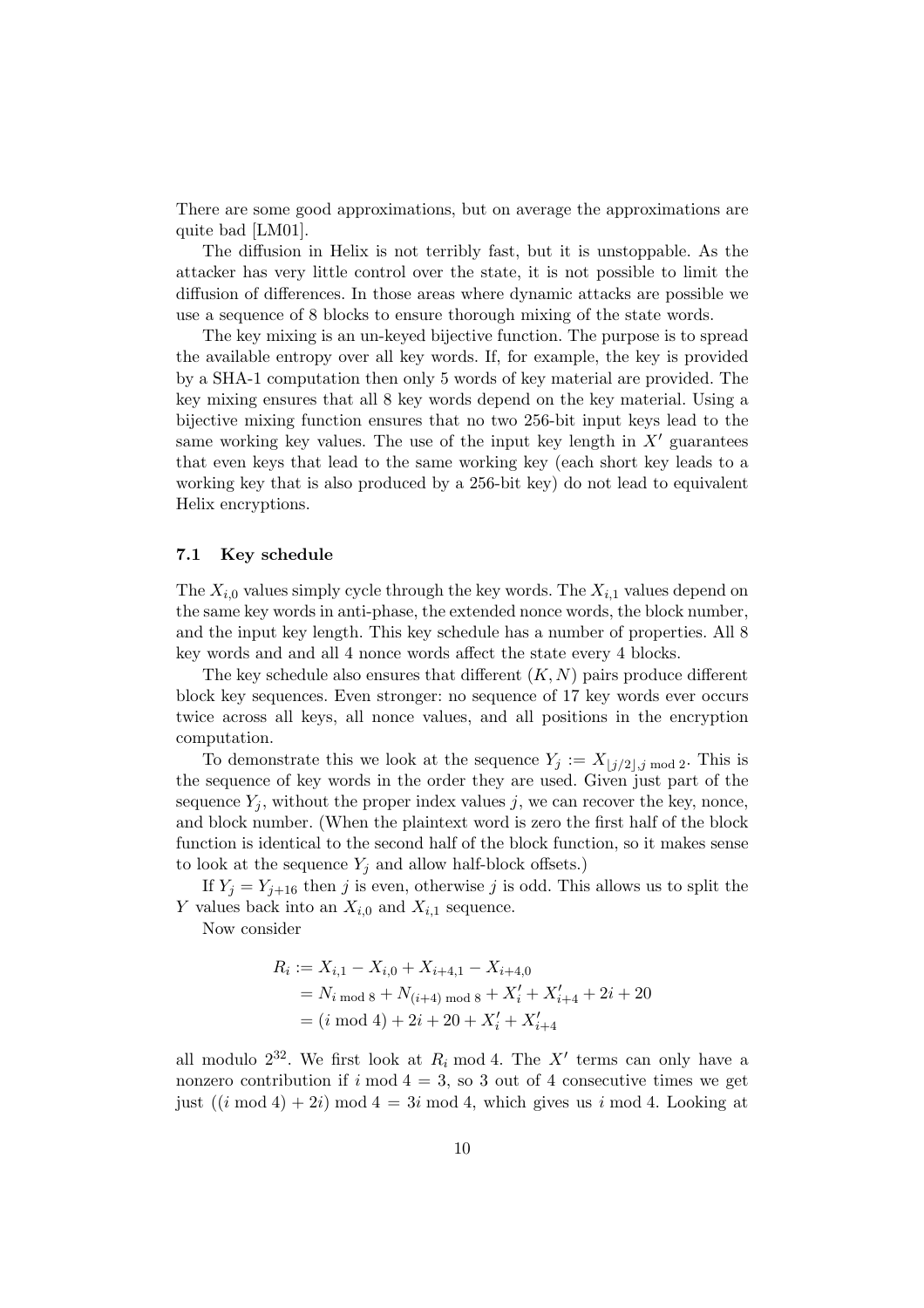the full  $R_i$  for an i with i mod  $4 = 0$  gives us i mod  $2^{31}$ . The sum  $X'_i + X'_{i+4}$ from the case i mod  $4 = 3$  gives us the upper bits of i. This recovers<sup>3</sup> the block number, i.

Given i mod 8 we can recover the working key from the  $X_{i,0}$ 's. Knowledge of  $i$  and the key words allows us to compute the key length and the nonce from the  $X_{i,1}$ 's, as well as check the redundancy introduced by the nonce expansion to 8 words.

We have not investigated whether it is possible to recover the key, nonce, and block number from fewer than 17 consecutive key words. A simple counting argument shows that at least 14 are required. This remains an open problem.

### 7.2 Choice of Rotation Counts

The strength of Helix is depends on the rotation counts chosen for the Helix block function. The rotations provide the diffusion between the various bit positions in the state words. During the design process we examined the impact of various choices of rotation counts both in terms of attempts to cryptanalyze the cipher, and also in terms of their impact on statistical tests of the block function.

To analyse the diffusion properties of a set of rotation counts, consider a variant of the block function with all the additions are changed to xors. (This is equivalent to ignoring the carries in the additions.) In this variant we can track which output bits are affected by which input bits. For this analysis we consider an output bit affected if its computational path has a dependency on the input bit at any one point, even if the output bit in our linearised block function is not changed due to several dependencies canceling out. This seems to be the most suitable way to analyse diffusion and is related to the independence assumption in differential and linear cryptanalysis.

A set of rotation counts can, at best, ensure that changing a single state input bit affects at least 21 bits of the output. There are a large number (over 6 000) of such rotation count sets.

We discarded all rotation count sets that contained a rotation count of 0, 1, 8, 16, 24, or 31. Rotation by a multiple of 8 has a relatively low order, and rotation by 1 or 31 bit positions provides diffusion between adjacent bits, something the carry bits already do. This reduced the set of candidate rotation counts to 86.

Using the full block function we ran statistical tests on many candidate rotation count sets to see how these values would affect the ability of the block function to diffuse changes and mix together separate information within the 160-bit internal state. Among our tests, we considered:

<sup>&</sup>lt;sup>3</sup> This isn't absolutely perfect. We don't recover the 62'nd bit of  $i + 8$ , but this bit will only be set during the very last few blocks of a message very close to  $2^{64}$  bytes long. This does not lead to a weakness.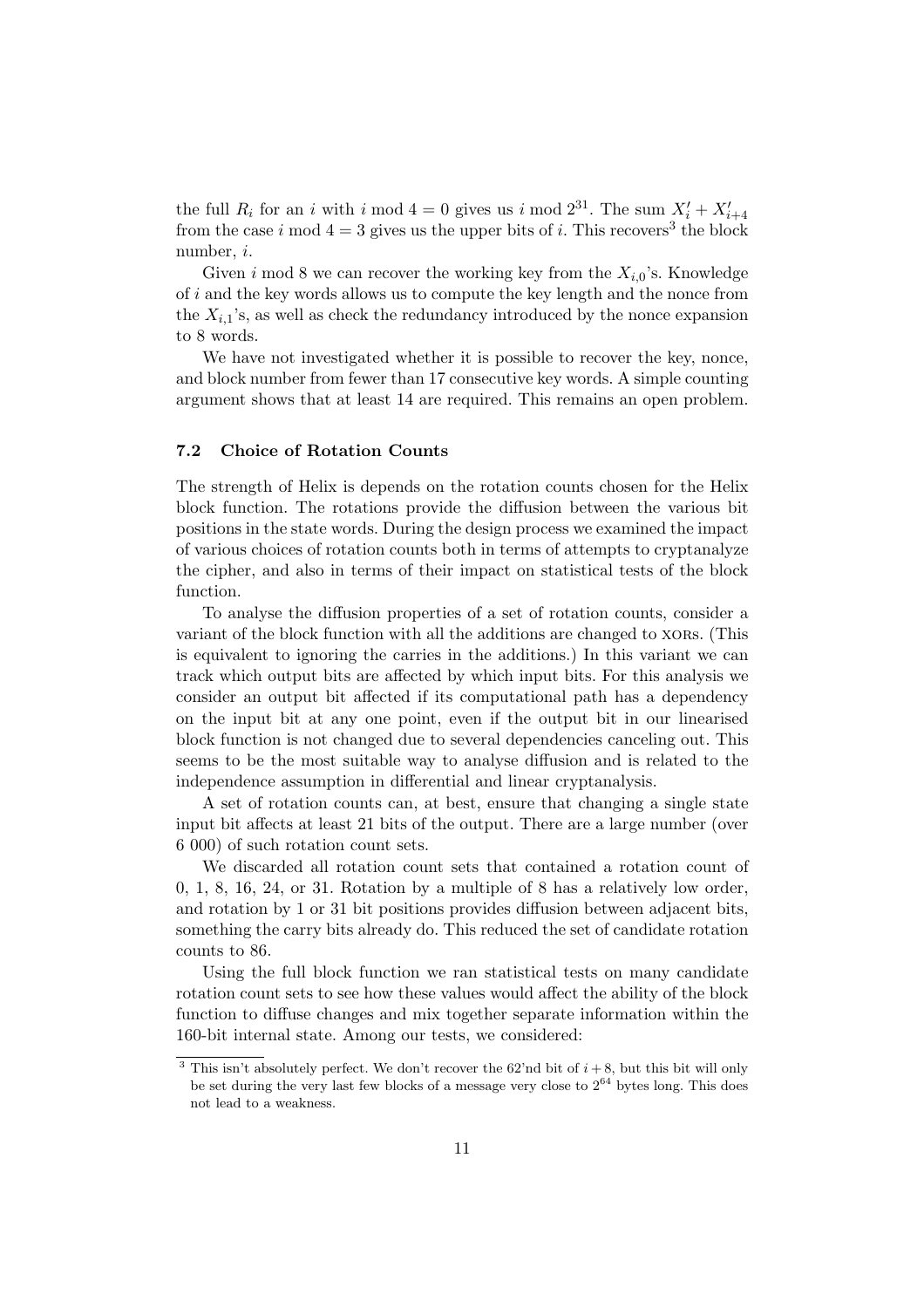- 1. The number of rounds required before all output bits passed binomial tests given a fixed input difference in the state.
- 2. The number of rounds required before the output states' Hamming weight distribution passed a  $\chi^2$  test given low- and high-Hamming weight input states.
- 3. The number of round required before the output states' differences Hamming weight distribution passed a  $\chi^2$  test given low- and high-Hamming weight differences in the input state [KRRR98].
- 4. Low- and high-Hamming weight higher-order differences, and the number of rounds required before the resulting output differences' Hamming weights passed a  $\chi^2$  test.

The surprising result was that most rotation counts did pretty well. Our carefully-selected rotation count sets were slightly better than random ones, but only by a small margin. Degenerate rotation counts (all rotation counts equal, or most rotation counts zero) led to much worse test results.

At the end of our analysis, we selected more or less at random from the remaining candidates. Based on our limited analysis, the specific choice of rotation counts does not have a strong impact on the security of Helix, with only the caveat that we had to avoid some obvious degenerate cases.

### 8 Conclusions and intellectual property statement

Most applications that require symmetric cryptography actually require both encryption and authentication. We believe that the most efficient way to achieve this combined goal is to design cryptographic primitives specifically for the task. Towards this end, we present such a new cryptographic primitive, called Helix. We hope that Helix and this paper will spur additional research in authenticated encryption stream ciphers. As with any experimental design, we remark that Helix should not be used until it has received additional cryptanalysis.

Finally, we hereby explicitly release any intellectual property rights to Helix into the public domain. Furthermore, we are not aware of any patent or patent application anywhere in the world that cover Helix.

### 9 Acknowledgements

We would like to thank David Wagner, Rich Schroeppel, and the anonymous referees for their helpful comments and encouragements. Felix Schleer helped us by creating one of the reference implementations.

#### References

[Arm02] Frederik Armknecht. A linearization attack on the Bluetooth key stream generator. Cryptology ePrint Archive, Report 2002/191, 2002. http://eprint.iacr. org/2002/191.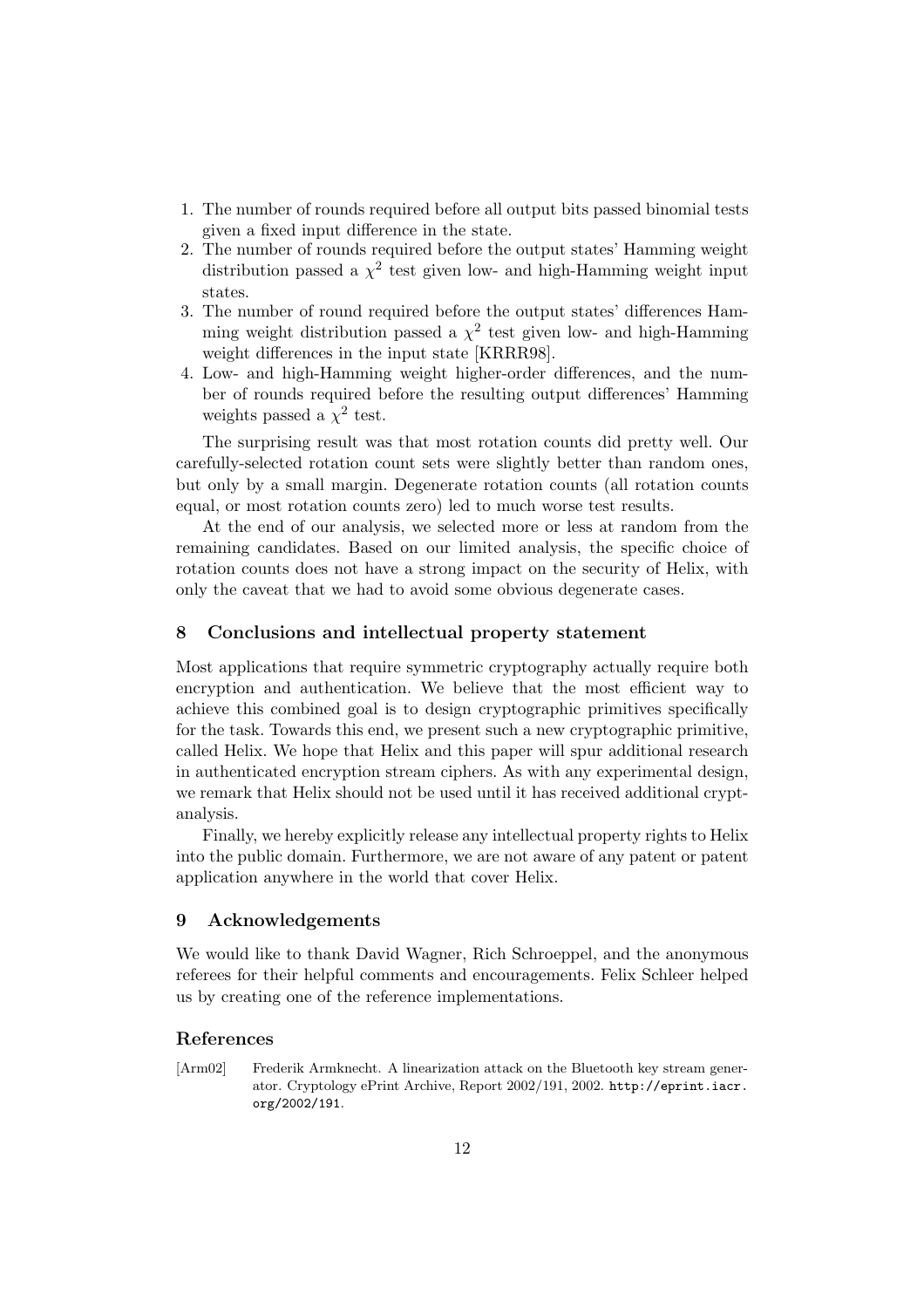| $\lfloor \text{Cou02} \rfloor$ | Nicolas Courtois. Higher order correlation attacks, XL algorithm, and cryptanal-     |
|--------------------------------|--------------------------------------------------------------------------------------|
|                                | ysis of Toyocrypt. In <i>Information Security and Cryptology–Icisc 2002</i> , volume |
|                                | 2587 of Lecture Notes in Computer Science. Springer-Verlag, 2002. To appear.         |

- [CP02] Nicolas Courtois and Josef Pieprzyk. Cryptanalysis of block ciphers with overdefined systems of equations. In Yuliang Zheng, editor, Advances in Cryptology-ASIACRYPT2002, volume 2501 of Lecture Notes in Computer Science, pages 267–287. Springer-Verlag, 2002.
- [DGV93] Joan Daemen, Ren´e Govaerts, and Joos Vandewalle. Resynchronisation weaknesses in synchronous stream ciphers. In Tor Helleseth, editor, Advances in Cryptology—EUROCRYPT '93, volume 765 of Lecture Notes in Computer Science, pages 159–167. Springer-Verlag, 1993.
- [Gol00] Jovan Dj. Golić. Modes of operation of stream ciphers. In Douglas R. Stinson and Stafford Tavares, editors, Selected Areas in Cryptography, 7th Annual International Workshop, SAC 2000, volume 2012 of Lecture Notes in Computer Science, pages 233–247. Springer-Verlag, 2000.
- [Jut01] Charanjit S. Jutla. Encryption modes with almost free message integrity. In Birgit Pfitzmann, editor, Advances in Cryptology—EUROCRYPT2001, volume 2045 of Lecture Notes in Computer Science, pages 529–544, 2001.
- [KRRR98] Lars R. Knudsen, Vincent Rijmen, Ronald L. Rivest, and M.J.B. Robshaw. On the design and security of RC2. In Serge Vaudenay, editor, Fast Software Encryption, 5th International Workshop, FSE'98, volume 1372 of Lecture Notes in Computer Science, pages 206–221. Springer-Verlag, 1998.
- [LM01] Helger Lipmaa and Shiho Moriai. Efficient algorithms for computing differential properties of addition. In Mitsuru Matsui, editor, Fast Software Encryption2001, Lecture Notes in Computer Science. Springer-Verlag, To appear, 2001. Available from http://www.tcs.hut.fi/~helger/papers/lm01/.
- [RBBK01a] Philip Rogaway, Mihir Bellare, John Black, and Ted Krovetz. OCB: A blockcipher mode of operation for efficient authenticated encryption, September 2001. Available from http://www.cs.ucdavis.edu/~rogaway.
- [RBBK01b] Phillip Rogaway, Mihir Bellare, John Black, and Ted Krovetz. OCB: A blockcipher mode of operation for efficient authenticated encryption. In Eighth ACM Conference on Computer and Communications Security (CCS-8), pages 196– 205. ACM Press, 2001.
- [WHF] Doug Whiting, Russ Housley, and Niels Ferguson. Counter with CBC-MAC (CCM). Available from csrc.nist.gov/encryption/modes/proposedmodes/ ccm/ccm.pdf.

### A Test vectors

The authors will maintain a web site at http://www.macfergus.com/helix with news, example code, and test vectors. We give some simple test vectors here. (The 8-word working key is given as a sequence of 32 bytes, least significant byte first.)

Initial Key: <empty string> Nonce: 00 00 00 00 00 00 00 00 00 00 00 00 00 00 00 00 Working Key: a9 3b 6e 32 bc 23 4f 6c 32 6c 0f 82 74 ff a2 41 e3 da 57 7d ef 7c 1b 64 af 78 7c 38 dc ef e3 de Plaintext: 00 00 00 00 00 00 00 00 00 00 Ciphertext: 70 44 c9 be 48 ae 89 22 66 e4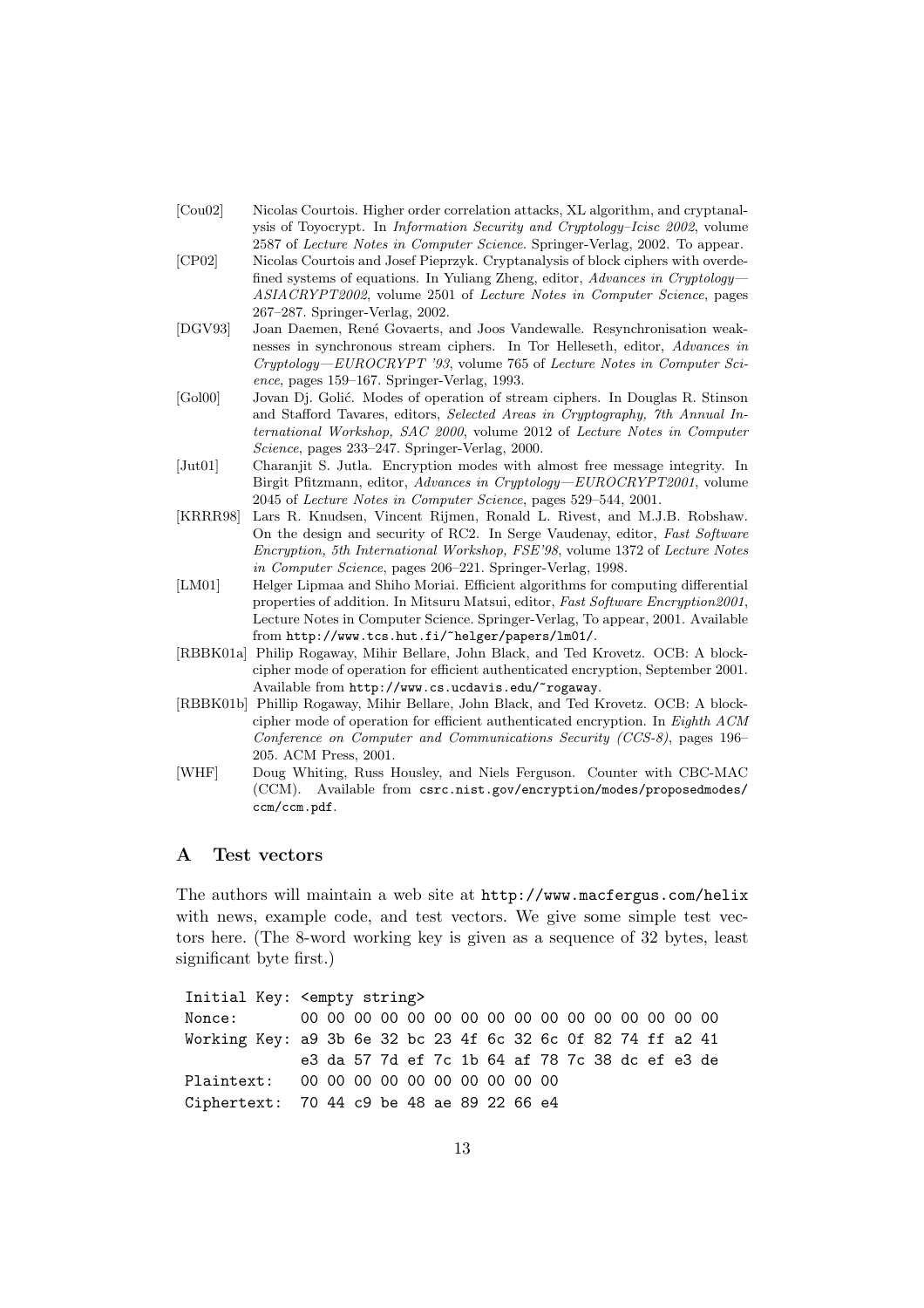MAC: 65 be 7a 60 fd 3b 8a 5e 31 61 80 80 56 32 d8 10 Initial Key: 00 00 00 00 01 00 00 00 02 00 00 00 03 00 00 00 04 00 00 00 05 00 00 00 06 00 00 00 07 00 00 00 Nonce: 00 00 00 00 01 00 00 00 02 00 00 00 03 00 00 00 Working Key: 6e e9 a7 6c bd 0b f6 20 a6 d9 b7 59 49 d3 39 95 04 f8 4a d6 83 12 f9 06 ed d1 a6 98 9e c8 9d 45 Plaintext: 00 00 00 00 01 00 00 00 02 00 00 00 03 00 00 00 04 00 00 00 05 00 00 00 06 00 00 00 07 00 00 00 Ciphertext: 7a 72 a7 5b 62 50 38 0b 69 75 1c d1 28 30 8d 9a 0c 74 46 a3 bf 3f 99 e6 65 56 b9 c1 18 ca 7d 87 MAC: e4 e5 49 01 c5 0b 34 e7 80 c0 9c 39 b1 09 a1 17 Initial Key: 48 65 6c 69 78 Nonce: 30 31 32 33 34 35 36 37 38 39 61 62 63 64 65 66 Working Key: 6c 1e d7 7a cb a3 a1 d2 8f 1c d6 20 6d f1 15 da f4 03 28 4a 73 9b b6 9f 35 7a 85 f5 51 32 11 39 Plaintext: 48 65 6c 6c 6f 2c 20 77 6f 72 6c 64 21 Ciphertext: 6c 4c 27 b9 7a 82 a0 c5 80 2c 23 f2 0d MAC: 6c 82 d1 aa 3b 90 5f 12 f1 44 3f a7 f6 a1 01 d2

### B Cryptanalysis

Helix is intended to provide everything needed for an encrypted and authenticated communications session. A successful attack on Helix will have occurred when an attacker can either predict a keysteam bit he hasn't seen with a probability slightly higher than 50%, or when he can create a forged or altered message that is accepted by the recipient with a probability substantially higher than  $2^{-128}$ . To be meaningful given the 128-bit security bound of Helix, any such attack must require fewer than  $2^{128}$  block function evaluations for all participants combined. Also, any such attack must obey the security requirements placed on Helix' operations, e.g., no reuse of nonces, MACs checked before decrypted messages released, etc.

In this section, we consider a number of possible ways to attack Helix. Although our time and resources have been limited, we have not yet discovered any workable method of attacking Helix.

### B.1 Static analysis

A static analysis just takes the key stream and tries to reconstruct the state and key. Several properties make this type of attack difficult. Even if the whole state is known, any four consecutive key stream words are fully random. This is because each  $X_{i,1}$  key value affects  $S_{i+1}$  in a bijective manner, so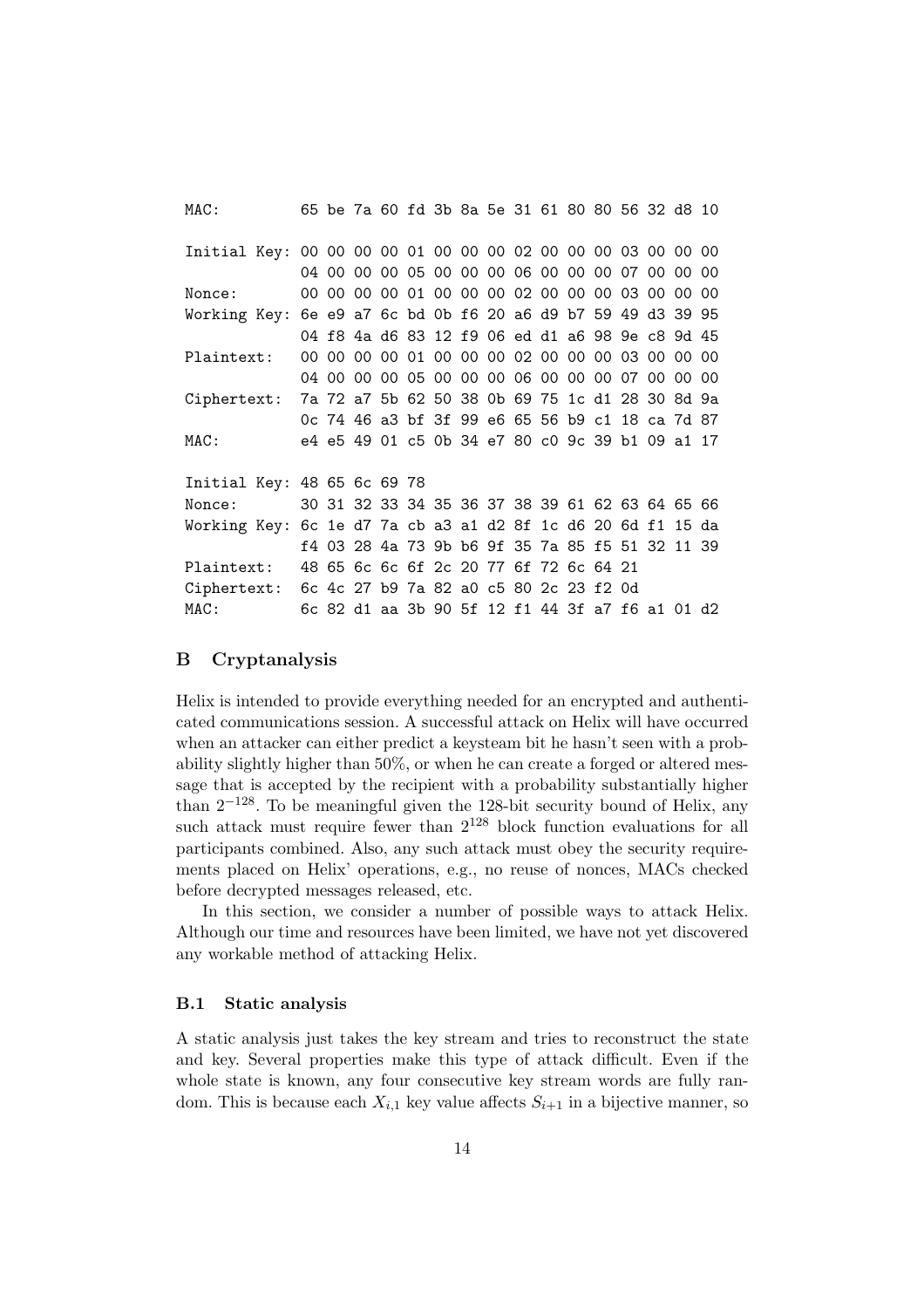for any given state and any sequence of  $X_{i,0}$  words there is a bijective mapping from  $K_{(i+4) \text{ mod } 8}, \ldots, K_{(i+7) \text{ mod } 8}$  to  $S_{i+1}, \ldots, S_{i+4}$ . A similar argument applies when the block function is computed backwards. Any attempt to recover the key, even if the state is known at a single point, must therefore span at least 4 blocks and 5 key stream words. Of course, there is no reasonable way of finding the state. At the beginning of each block there is 128 bits of unknown state. (The 32 bits of the key stream word are known to the attacker.) As the design strength is 128 bits, an attacker cannot afford to guess the entire state. A partially guessed state does not help much as key material is added at twice the rate that key stream is produced.

### B.2 Period length

Helix' internal state is updated continuously by the plaintext it is encrypting. So long as the plaintext is not repeating, the keystream should have an arbitrarily long period.

With a fixed or repeating plaintext, the Helix state does not cycle either. In section 7.1 we showed that any 17 consecutive key words used as inputs to the block function are unique. The nonrepeating key word values prevent the state from ever falling into a cycle.

### B.3 State collisions

The 160-bit state of Helix can be expected to collide for some (key,nonce) pairs. However, this doesn't lead to a weakness, because the state collision is guaranteed not to survive long enough to yield an attack, or even allow reliable detection by the attacker.

To detect a collision on 160 bit values requires 160-bits of information about each state. But in the four block computations required to generate 160 bits of key stream the whole key, nonce, and block number get added to the state. Starting at the same state these inputs will introduce a difference in the key stream, and make it impossible to detect the state collision<sup>4</sup>.

#### B.4 Weak keys

Helix makes constant use of the words of the working key. An all-zero working key intuitively seems like a bad thing (it effectively omits a few operations from the block function), but we have not discovered any possible attack based on it. The all-zero working key is only generated by a single key of 32 bytes length. Shorter key length cannot generate the all-zero working key. The allzero working key does not seem to have any practical security relevance, and there is no reason to treat this key differently from any other key.

<sup>&</sup>lt;sup>4</sup> State collisions where the key and nonce are the same and the block number differs only in the upper 30 bits also do not lead to an attack.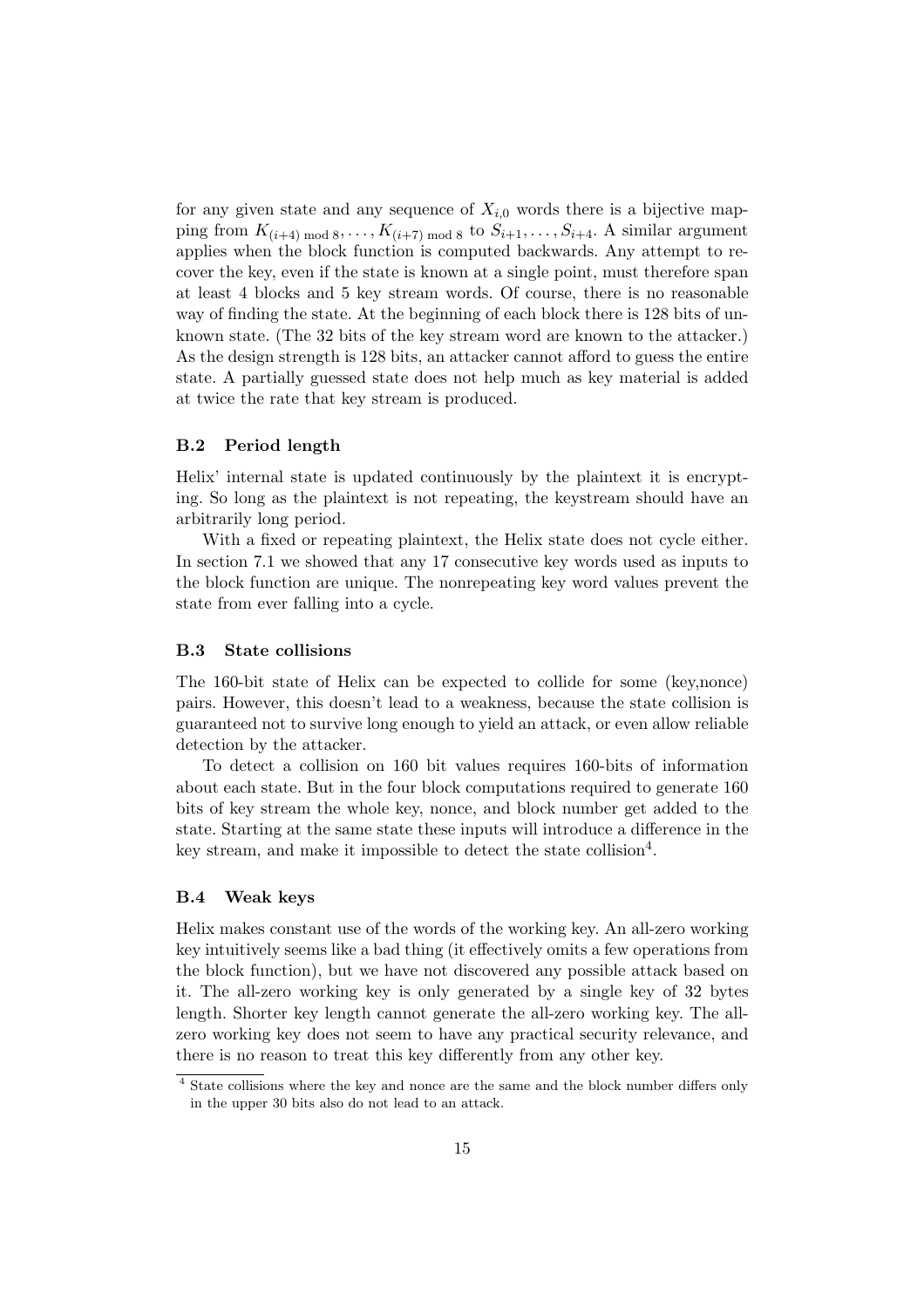#### B.5 Adaptive chosen plaintext attacks

Because the plaintext affects the state, Helix allows an attack model that traditional stream ciphers prevent: An attacker can request the encryption of a plaintext block under an already established (key,nonce) pair, and can use the resulting ciphertext to determine what plaintext to request next.

We have found no way to use such an attack against Helix. As with the discussion of static analysis, above, the large unknown and untouchable state, and the continual mixing of key material into that state, appear to defeat attempts to use control over one input of the block function to control other parts of its state. Additionally, the usage restrictions on Helix do not allow reuse of nonces, which ensures that the state is always a "moving target."

#### B.6 Chosen input differential attacks

One powerful mode of attack is for the attacker to make small changes in the input values and look at how the changes propagate through the cipher.

In Helix, this can be done only with the key or the nonce. In each case, the block function is applied multiple times to the input. In Helix all the places where such attacks are possible we have eight consecutive blocks without any output. A change to the nonce, such as is considered in [DGV93], will be thoroughly mixed into the state by the time the first key stream word is generated. Similarly, a change to the last plaintext byte is thoroughly mixed into the state before the first MAC tag word is generated. A differential attack would have to use a differential through 8 blocks, or 160 rounds of Helix. A search found no useful differentials for 8 blocks of Helix, nor useful higher-order differentials.

### B.7 Algebraic attacks over GF(2)

The only reasonable line of attack we have found so far is to apply equationsolving techniques. In 2002, XSL was used to analyse block ciphers [CP02]. An attack on Serpent seems to be marginally better than brute force, another attack on the AES is slower than brute force. Similar techniques have been used to successfully analyse stream ciphers [Cou02,Arm02].

We have tried to analyse Helix by algebraic techniques. Under an optimistic assumption (from the attacker's point of view) on the number of linearindependent equations, the best attack we could think of requires solving an (overdefined) system of  $\approx 2^{49.7}$  linear equations in  $N = 2^{49.1}$  binary variables. Gaussian elimination needs  $N^3 \approx 2^{147.3}$  steps, and falls well outside our security bound.

[CP02] suggest to use another algorithm, which takes  $O(N^{2.376})$  steps, but with an apparently huge proportional constant. In our case  $N^{2.376} \approx 2^{116.7}$ , so even a relatively small proportional constant pushes this beyond our security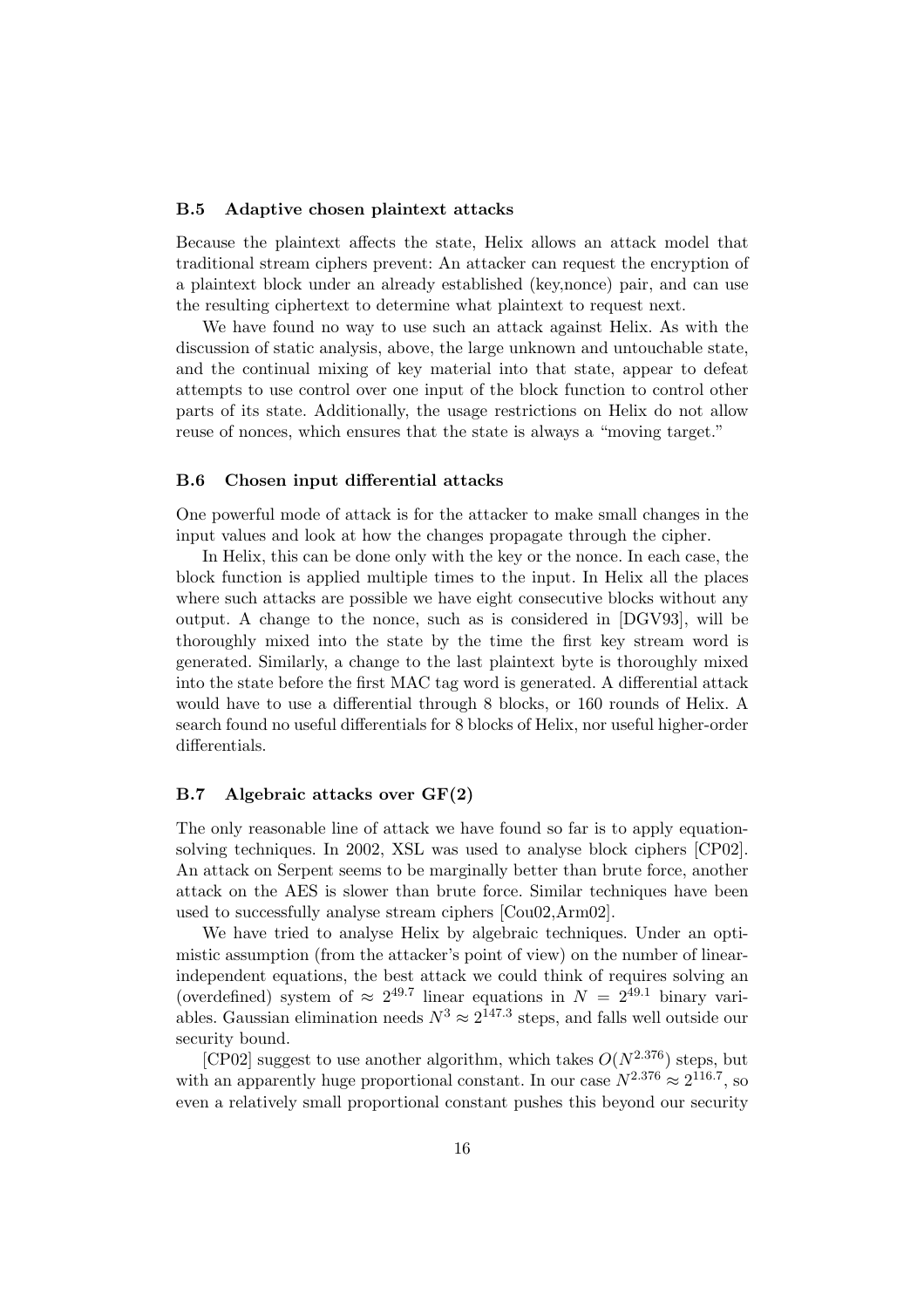bound.<sup>5</sup> Our analysis has not resulted in an attack that requires less work than  $2^{128}$  block function evaluations, and we conjecture that no such attack exists.

# C Single Helix

Most ciphers are analysed by first creating simplified versions and attacking those. Apart from the obvious methods of simplifying Helix we present Single Helix as an object for study. Single Helix uses only one helix instead of two interleaved ones, and has significantly slower diffusion in the backwards direction. A block of single Helix is shown in Figure 3. This uses an alternative configuration where the key and plaintext inputs are added directly to the state words.

 $\frac{5}{6}$  Due to space constraints, we left out a more detailed description of the attack.